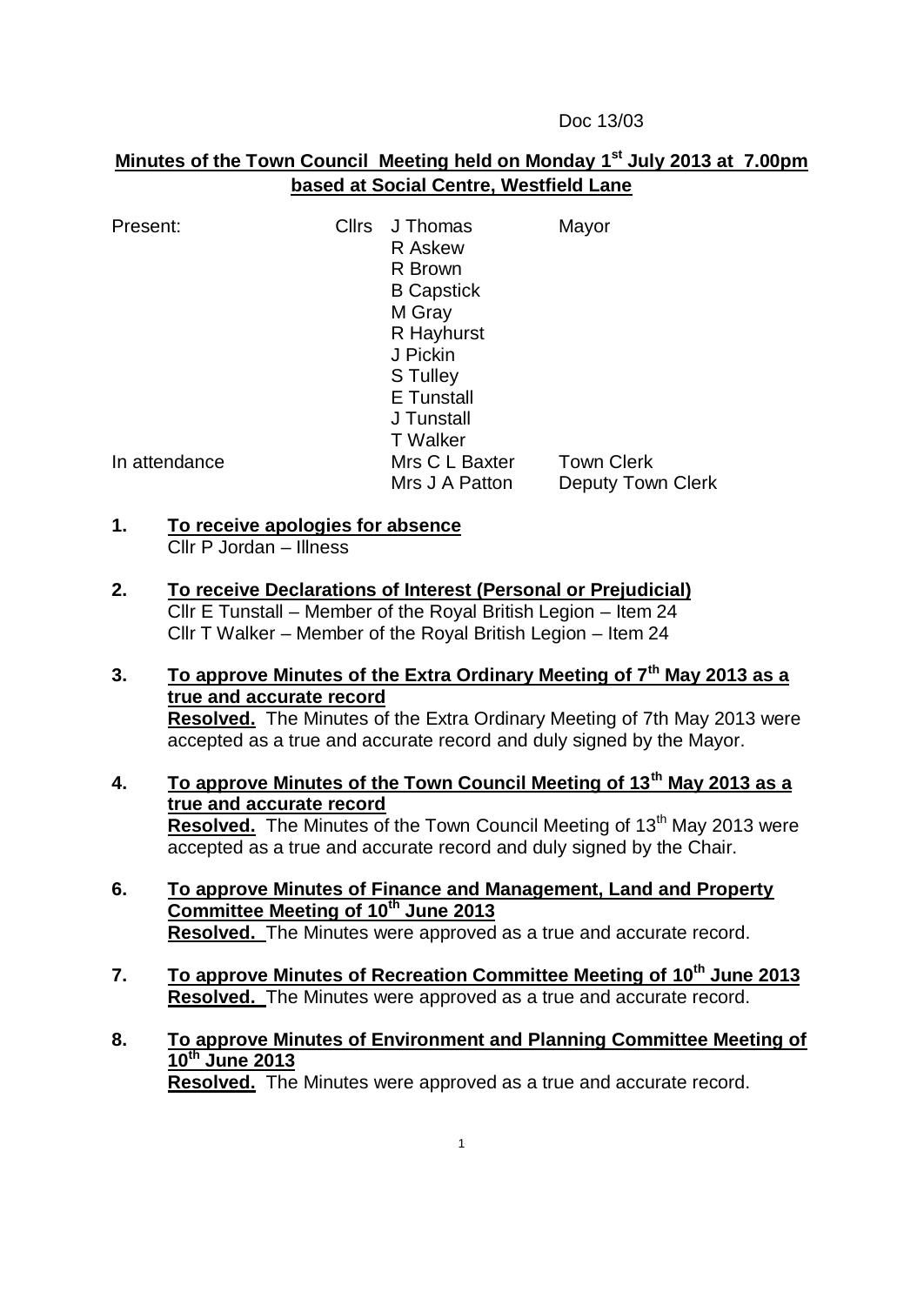- **9. To approve Minutes of Staffing Committee Meeting of 10th June 2013 Resolved.** The Minutes were approved as a true and accurate record.
- **10. To approve Receipts and Payments report up to 31st May 2013 Resolved.** Receipts and Payments report was approved as circulated to all members of the Town Council.
- **11. To approve Accounts for payment up to 1st July 2013 Resolved.** The accounts for payment were approved and cheques signed by Cllrs Brown and Hayhurst for the sum of £19,759.33 (General Account) and £6,525.30(Wages Account).
- **12. To approve Imprest report up to 31st May 2013 Resolved.** The Imprest account was approved as circulated to all members.

## **13. To submit items of Correspondence (FIO)**

Royal British Legion – Request for donation WMDC Planning Dept – Right of way access off Mill Lane St Marys Table Tennis – Presentation evening –  $12<sup>th</sup>$  July 2013  $YLCA -$  Ebulletin 28<sup>th</sup> June 2013 WMDC – Early engagement consultation Adam Whittaker – Scrap value – Westfield signs WREN – First instalment WMDC – Election costs breakdown British Telecom – New telephone line installation fee – Westfield Centre YLCA – Annual review WMDC – Changes to planning permissions

- **14. To consider donation to SESKU Festival Committee 2013 Resolved.** A donation of £1,000.00 was agreed for SESKU Festival Committee - **LGA 1972, section 145**
- **15. To agree Data Protection Policy and Equal Opportunities Policy for South Elmsall Town Council Resolved.** The policies were agreed and adopted from July 2013.
- **16. To consider correspondence received from South Elmsall United Services Club in relation to the purchase of land adjacent to High Street and under the ownership of South Elmsall Town Council Resolved.** Members agreed to give the matter further consideration at a later date.
- **17. To consider request to store Brierley and Grimethorpe Community Bus at Social Centre car park, Westfield Lane for a period not exceeding two months**

**Resolved.** Permission was granted pending adequate insurance provision being provided by Brierley and Grimethorpe Town Council.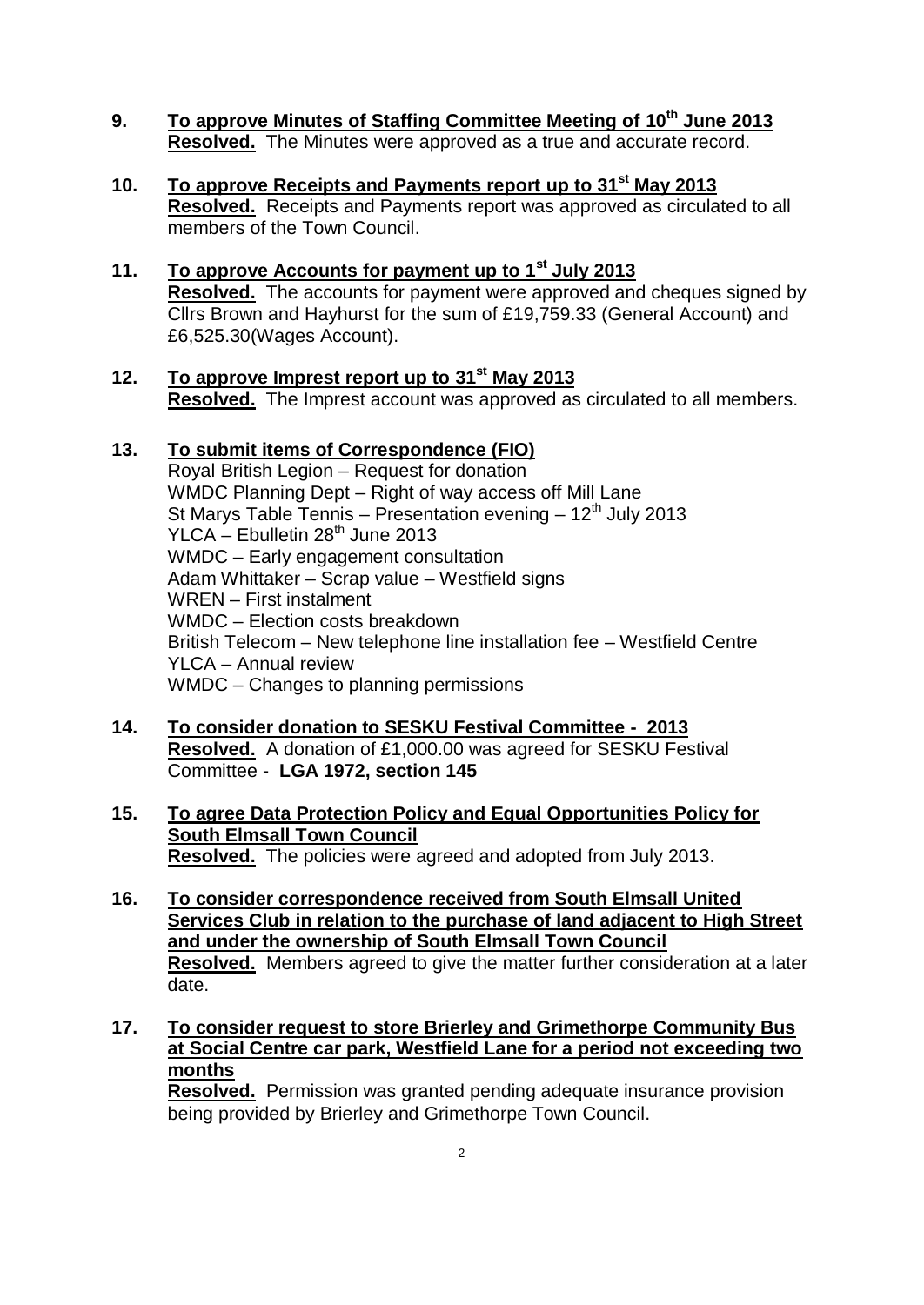### **18. To report Beth's Angels accident fund updates**

**Resolved.** The SECF Ltd charity deposit account balance totals £921.00. A further bank account to raise funds for Beth's Angels has been opened by the Beths Angels committee.

- **19. To report Clerks complaint regarding banking error – RBS Resolved.** The Town Clerks complaint was upheld and compensation totalling £250.00 was paid directly into the Town Councils bank account as an apology.
- **20. To agree date for internal checks and controls – Finance Committee, South Elmsall Town Council**

**Resolved.** The internal checks and controls will be carried out by members of the finance committee on Monday 22<sup>nd</sup> July 2013 at 6pm, ahead of the finance committee meeting.

- **21. To report and update on Westfield Centre Food Bank Resolved.** Minutes of the food bank meeting were circulated to all members of the Town Council. The steering group will meet on Wednesday 3<sup>rd</sup> July 2013 to agree the constitution and positions.
- **22. To report Internal Audit report – May 2013 Resolved.** The report was agreed as circulated to members.
- **23. To appoint a trustee to South Elmsall Charities following resignation of Mr J W Benson Resolved.** Cllr T Walker was appointed as trustee with immediate effect.

## **24. To agree Royal British Legion Carol Concert – 14th December 2013 at Westfield Centre in aid of Beth's Angels**

Resolved. A Carol concert will take place on Saturday 14<sup>th</sup> December 2013 at Westfield Centre. The concert will be organised and hosted by Royal British Legion. The tickets will cost £5.00 per person with all funds being donated to the Beth's Angels fund. Tickets will be sold by South Elmsall Town Council. All refreshments will be provided by South Elmsall Town Council and a grand raffle will be organised by Deputy Town Clerk - all proceeds from the raffle will be used for the Christmas Toy Appeal for underprivileged children.

**25. To report Gleeson Homes updates and details of Levis LLP legal fees Resolved.** The Town Council agreed to accept Gleeson's offer of £5,000.00 inclusive of legal costs. Members agreed to release an initial payment of £500.00 from the funds to be given to the Beth's Angels fund (SECF Ltd Charity Fund).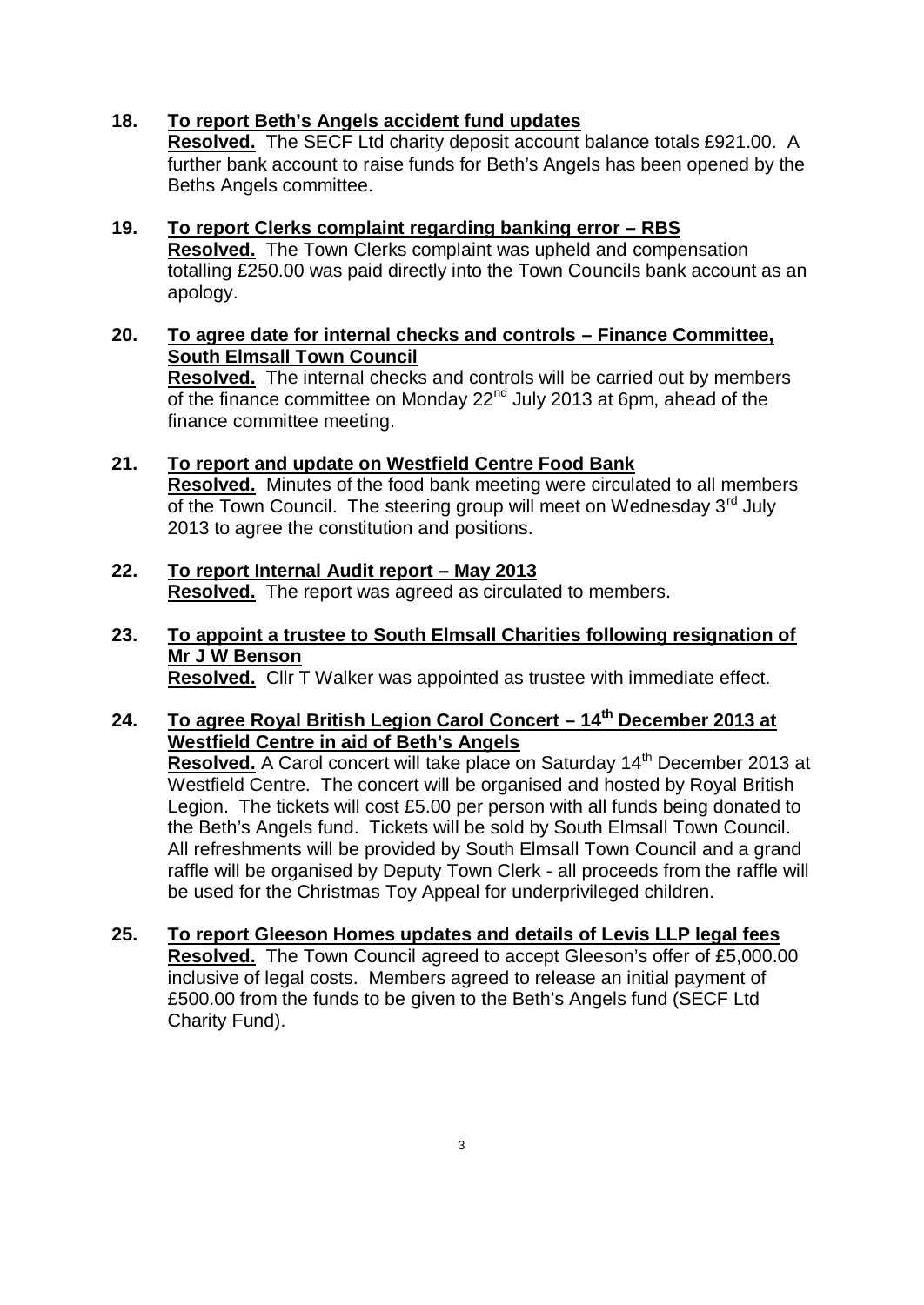## **26. To consider Christingle 2013 and fund raising for Christmas Toy Appeal for underprivileged children**

**Resolved.** The Christingle will be deferred to Christmas 2014 due to the Royal British Legion Carol Concert. A grand raffle will be organised to raise funds for the toy appeal.

# **27. To report on Receptionist and Cleaners (x2) vacancies for Westfield Centre**

**Resolved.** One receptionist post and two additional cleaning posts have been created and will commence on  $22^{nd}$  and  $29^{th}$  July 2013. The positions have been filled with the help of Job Centre and are eligible for cash incentive funding. The receptionist post may also be eligible for additional funding via ERDF.

# **28. Westfield Centre**

## **a. SECF Ltd updates**

**Resolved.** The Town Clerk circulated minutes to all members of the Council. **b. Electricity supply updates**

**Resolved.** The Town Clerk met with Npower on site at Westfield Centre and checked the meter for abnormalities. The meter was not serving any other buildings and appeared to be correct. The header tanks, security alarm and internal lights had been using the supply.

### **c. Triton Construction – Updates re: Drains, Electricity cables in rooms not covered in refurbishment scheme, data points in crèche and upstairs offices and header tanks**

**Resolved.** The Town Council agreed to fund additional data points in crèche and upstairs offices at a cost of £1,485.00 plus vat.

The electrics in rooms not covered by the refurbishment will be checked before using. The header tanks will be disabled. The drains and manhole problems were not reported to the Town Council in advance of work and in accordance with the signed contract, the Council will dispute the associated costs and reasons concerning the outside manhole.

# **d. Adult Education**

**Resolved.** The Town Clerk was asked to arrange a meeting with Stephen Crofts and Councillors Capstick and Tulley to discuss adult education financial package and additional classes for the new academic year.

### **e. Child Day Care updates**

**Resolved.** The Town Clerk contacted outside childcare providers and is waiting for their response.

### **f. Roof Repairs updates**

**Resolved.** Roof repairs will continue when Triton Construction complete week commencing 15 July 2013.

**g. British Telecom – Apparatus and communications lines updates Resolved.** The telephone lines and broadband will be installed on 10<sup>th</sup> July 2013. The installation of lines and apparatus total £3677.30 excluding vat.